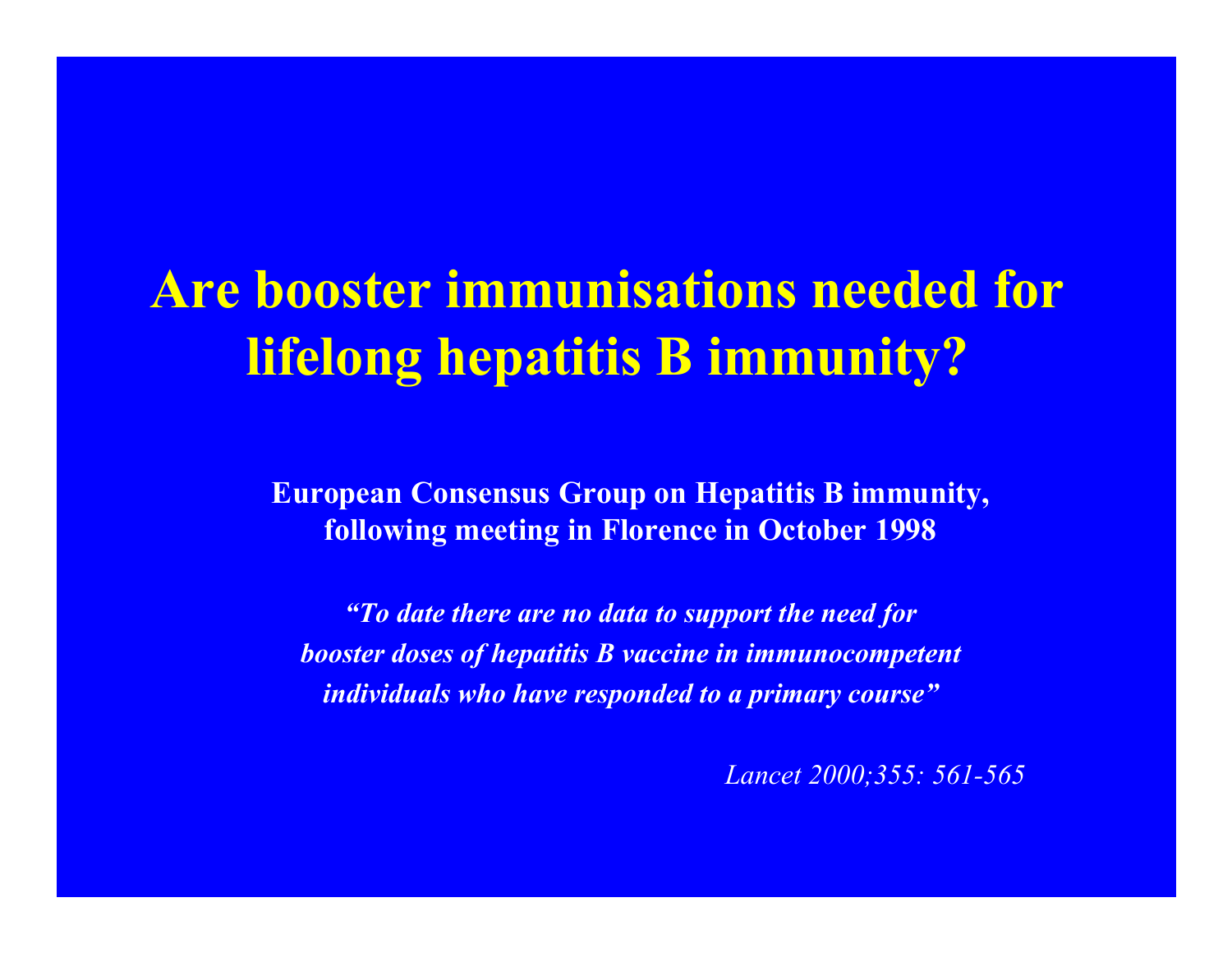#### *Groups traditionally considered for booster Groups considered for booster HB HB vaccinationvaccination in new recommendation*

- • **Immunocompetent individuals** *Adolescents (immunzed in infancy) Adults*
- • **Immunocompromised individuals** *Haemodialysis Chronic renal failure/liver disease*

•

 **High risk groups** *Persons changing sexual partners frequently Intravenous drug users Haemophiliacs Mental institution residents Healthcare workers and others atoccupational risk Travellers to endemic area*

• **Immunocompromised individuals** *Haemodialysis Chronic renal failure/liver disease HIV positive*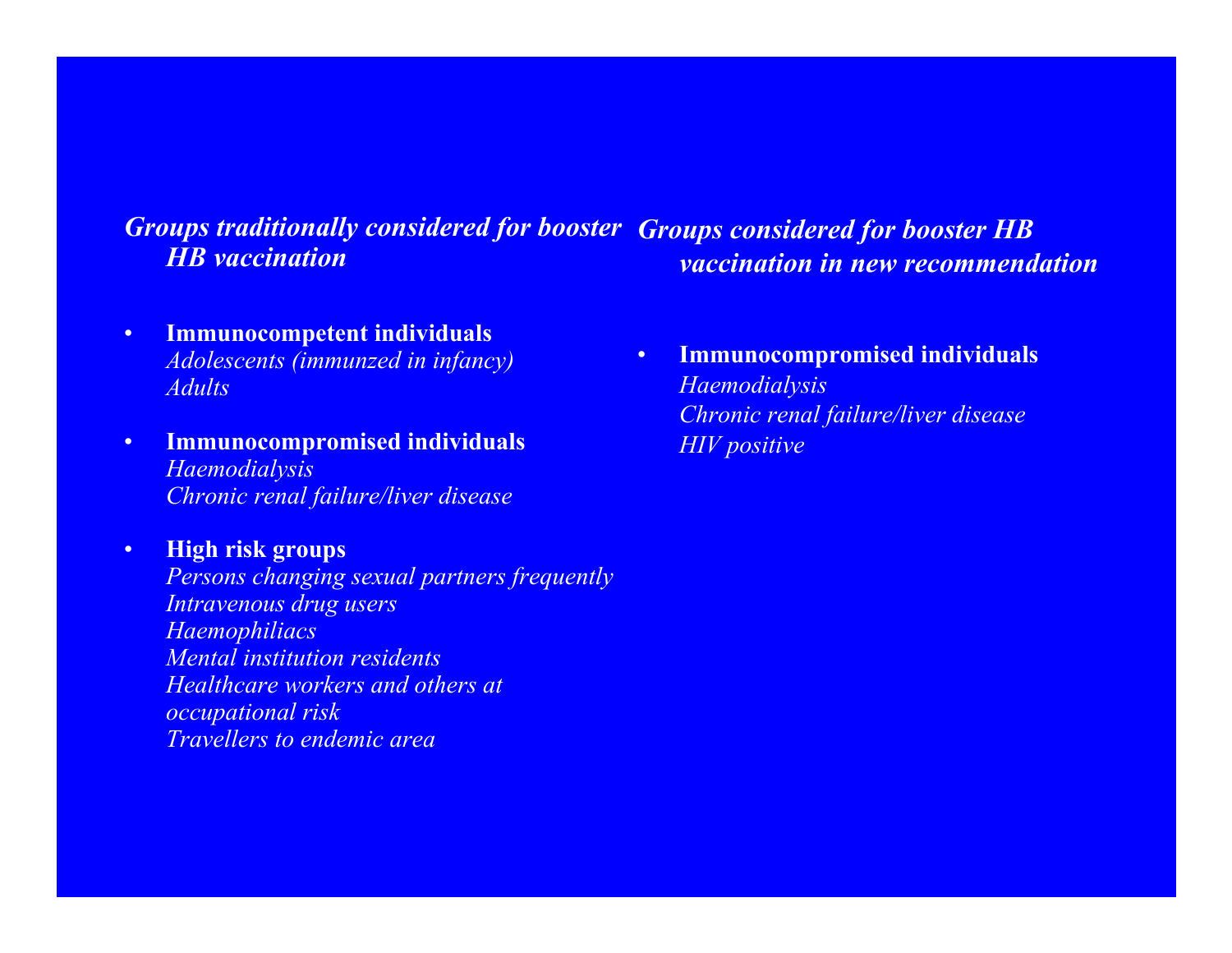*Lancet 2000:Vol.355: (561-565)*

**Four years after this recommendation, is there now further evidence to support or express caution over this viewpoint?**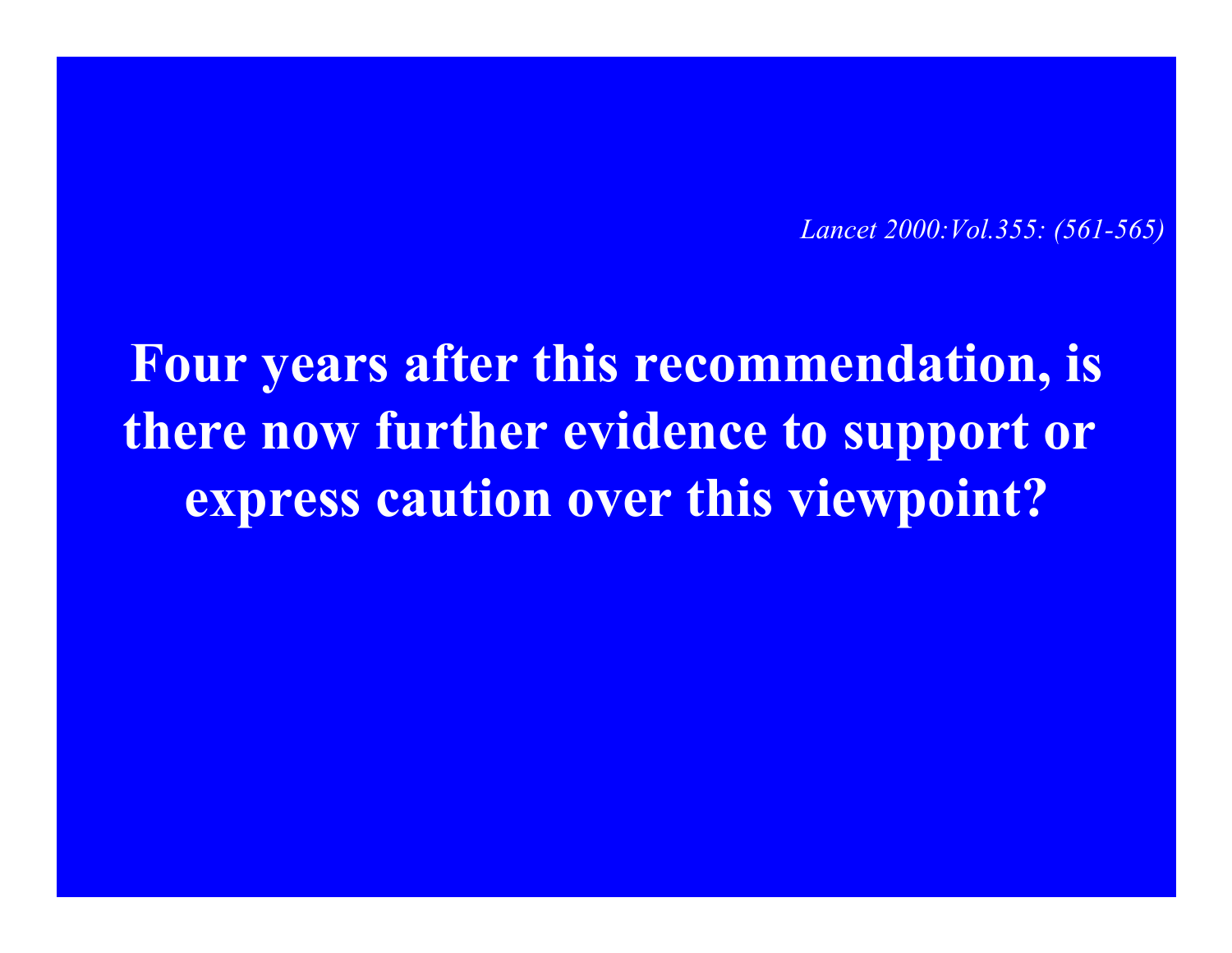### **PROTECTION AGAINST HBV AMONG THOSE VACCINATED SUCCESSFULLY**

Distinguish between protection against subclinical and breakthrough infection

- - *Subclinical infection (benign)*
	- Development of anti-HBc (antibodies to HB core antigen resulting from transient viraemia but without symptoms or disease)
- *Breakthrough infection*

Development of HBsAg resulting in clincial disease

*Do breakthrough infections among immunocompetent vaccinees occur among those who have responded satisfactory to a primary course?*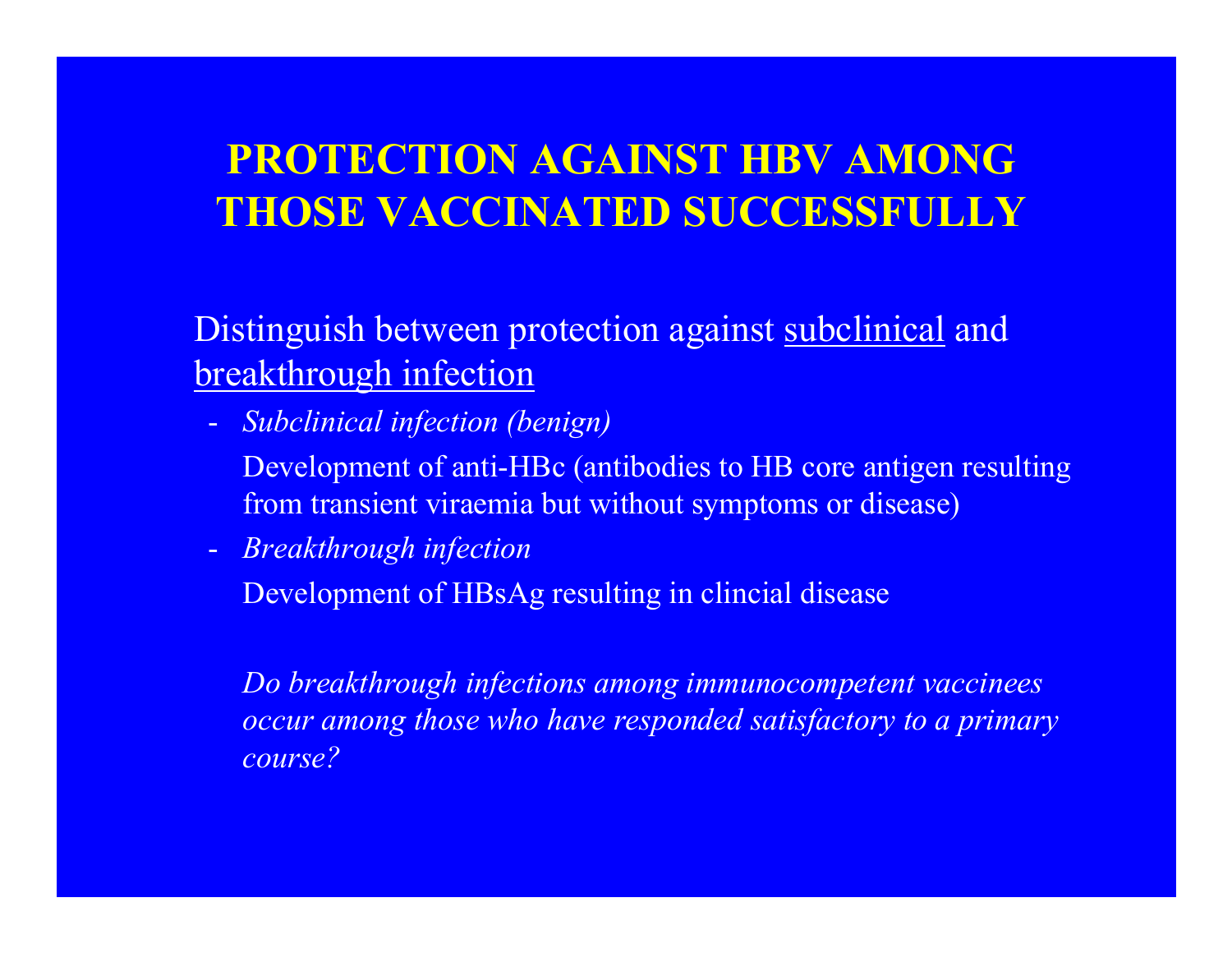### **DECLINE IN ANTI-HBs AMONG 79 MEDICAL STUDENTS GIVEN THREE DOSES OF ENGERIX B (0,1,6 month schedule)**

- Lineair regression analysis (plotting on a log scale) showed:
	- Final titre at 5 years is proportional to the initial titre at 7 months
	- By 5 years, the final titre is approximately about 5% of the initial one (e.g. If initial titre is 4,000 mIU/ml by 5 years, it has declined to 200 mIU/ml and by 10 years to  $\sim$  10 mIU/ml)

*Tilzey A.J. et al. Lancet 1994:1438-1439*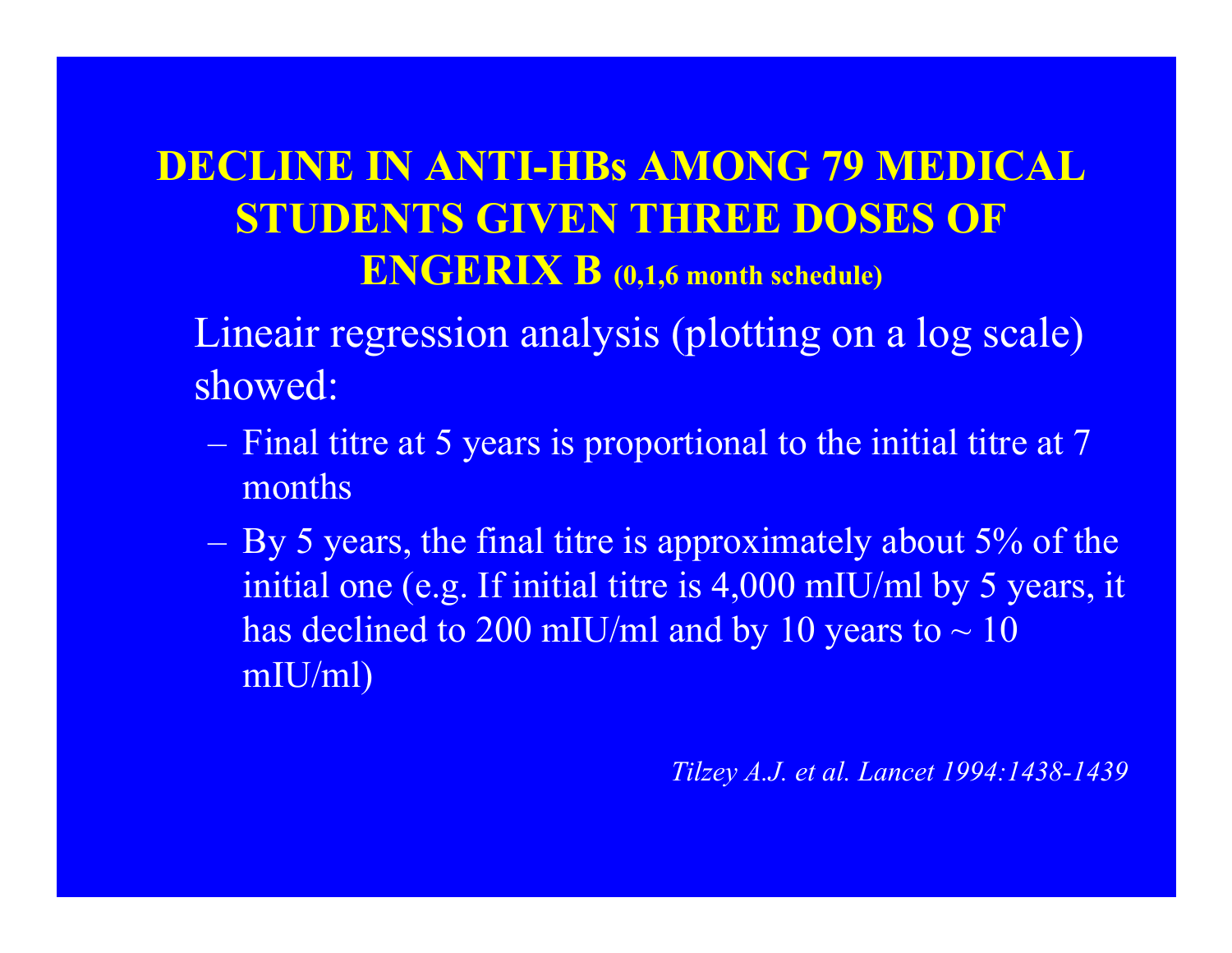# IMMUNOLOGICAL MEMORY AND HEPATITIS B VIRUS

- During the primary response and following challenge by non-cytopathic viruses like hepatitis B, CTL responses are essential for their elimination
- CTL must re-circulate through peripheral organs
- Cytolytic effector functions are dependant upon, and driven by persisting antigen

*Zinkernagel R. et al. Annul.Reg.Immunol. 1996;14:333-67*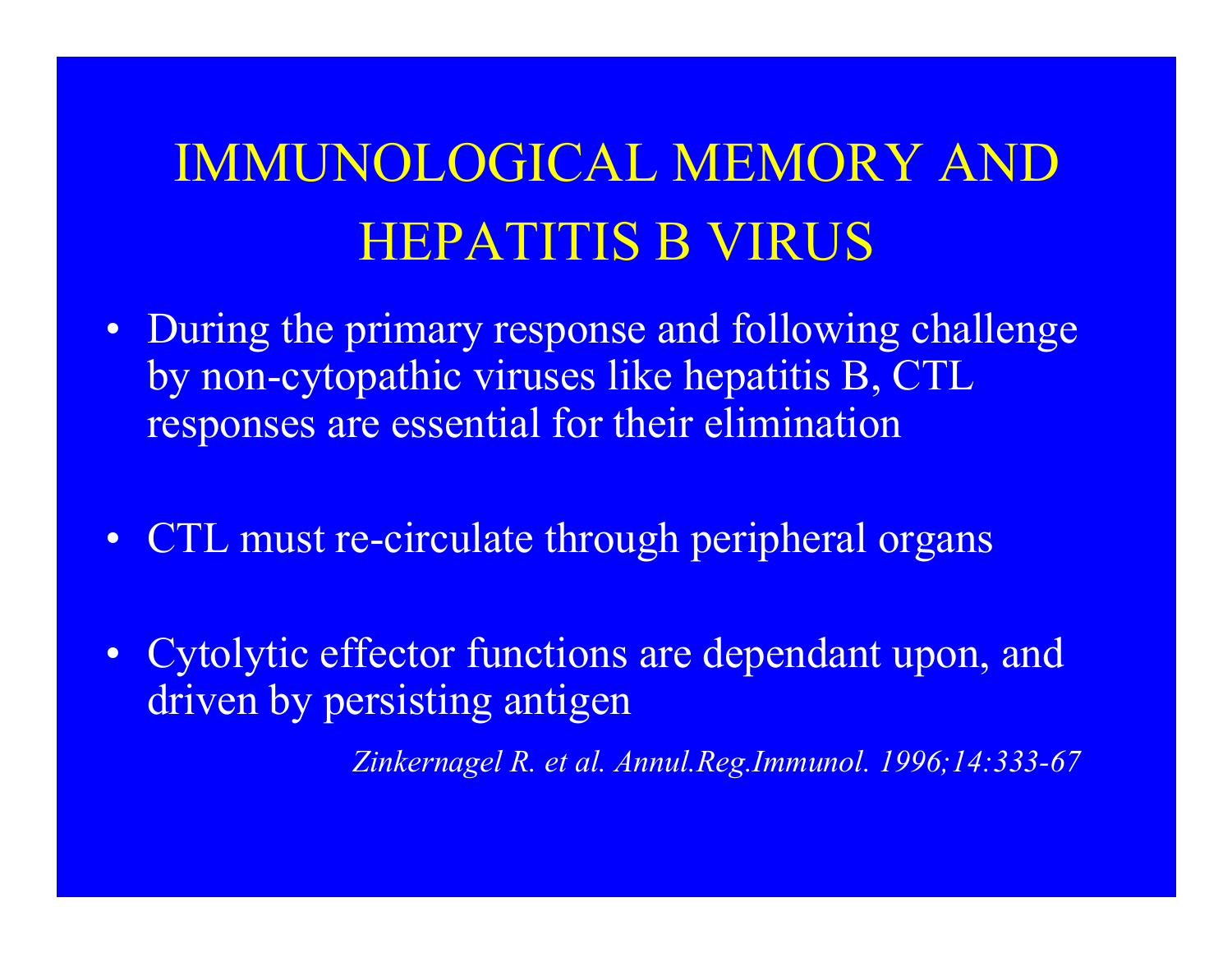## IMMUNE MEMORY

- Rapid (3-5 days) and effective anamnestic response despite low levels or loss of anti-HBs antibody via pool of memory B lymphocytes
- •Strength is dependant on size of initial clonal burst following vaccination which is dependant on antigen content, including its strength and the presence of a highly repetitive structure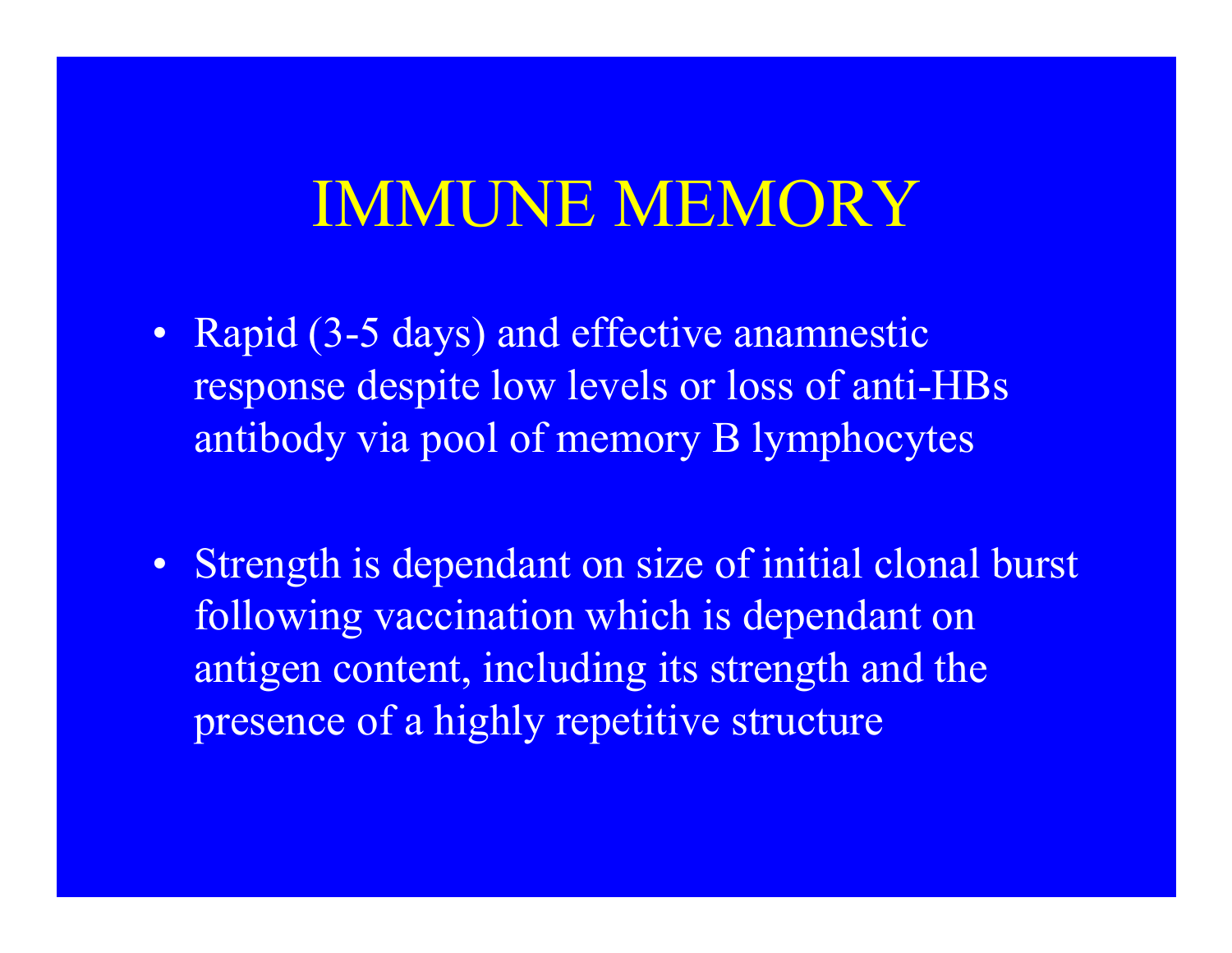MECHANISTIC BASIS OF IMMUNE MEMORY

Complex interplay between:

» Memory B cells » Memory T helper cells » Memory CTL » Ag/ab complex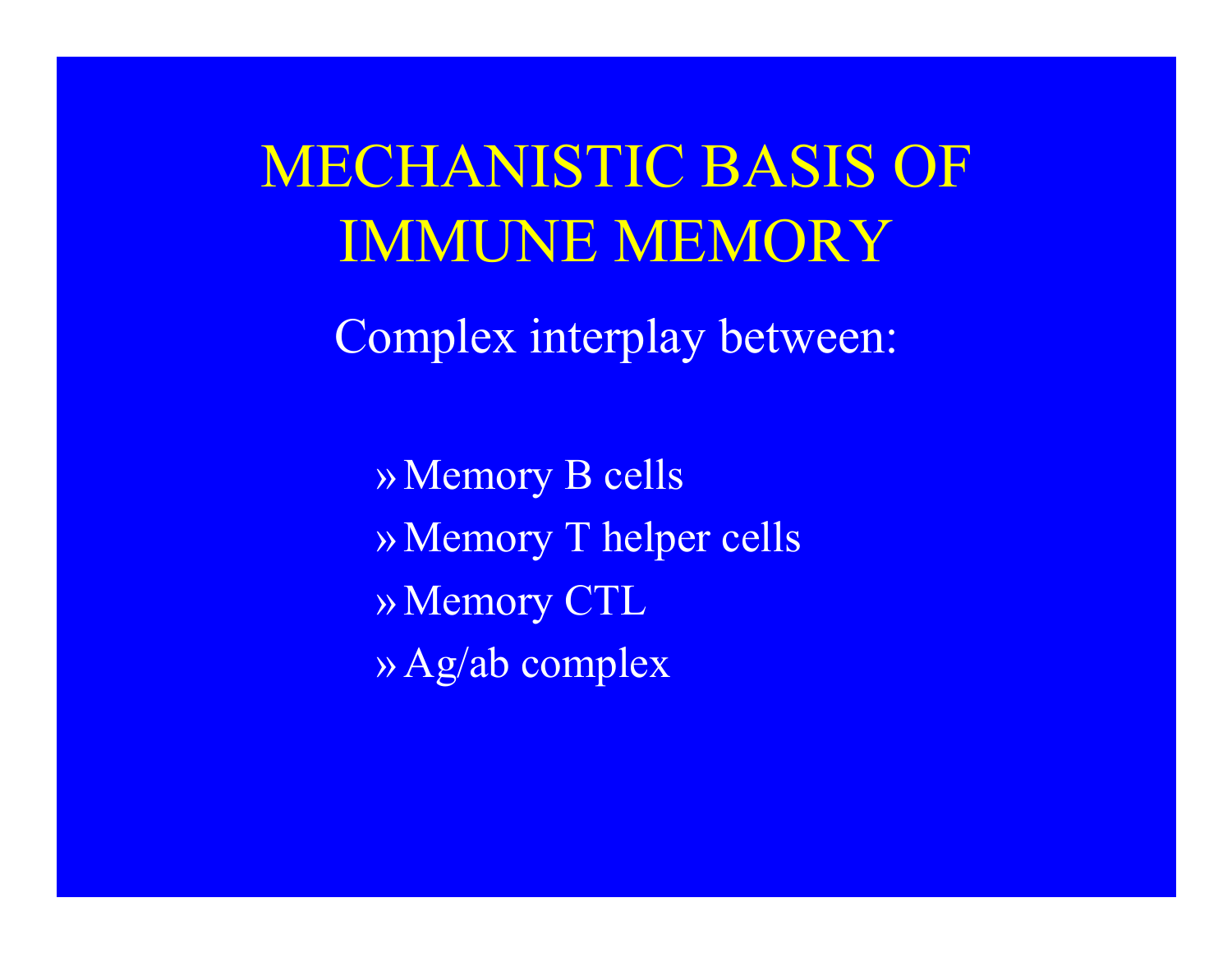EXPOSURE TO HEPATITIS B AMONG VACCINEES

If anti-HBs levels are low or undetectable, then

- Anamnestic anti-HBs response produced by specific memory B lymphocytes, will terminate viraemia which will be transient
- Anti HBc (core antibody) may develop and persist, but only occasionally
- Primed T-helper cell population will stimulate cytotoxic T cells from precursors and together with NK cells will recognise and eliminate HBV infected hepatocytes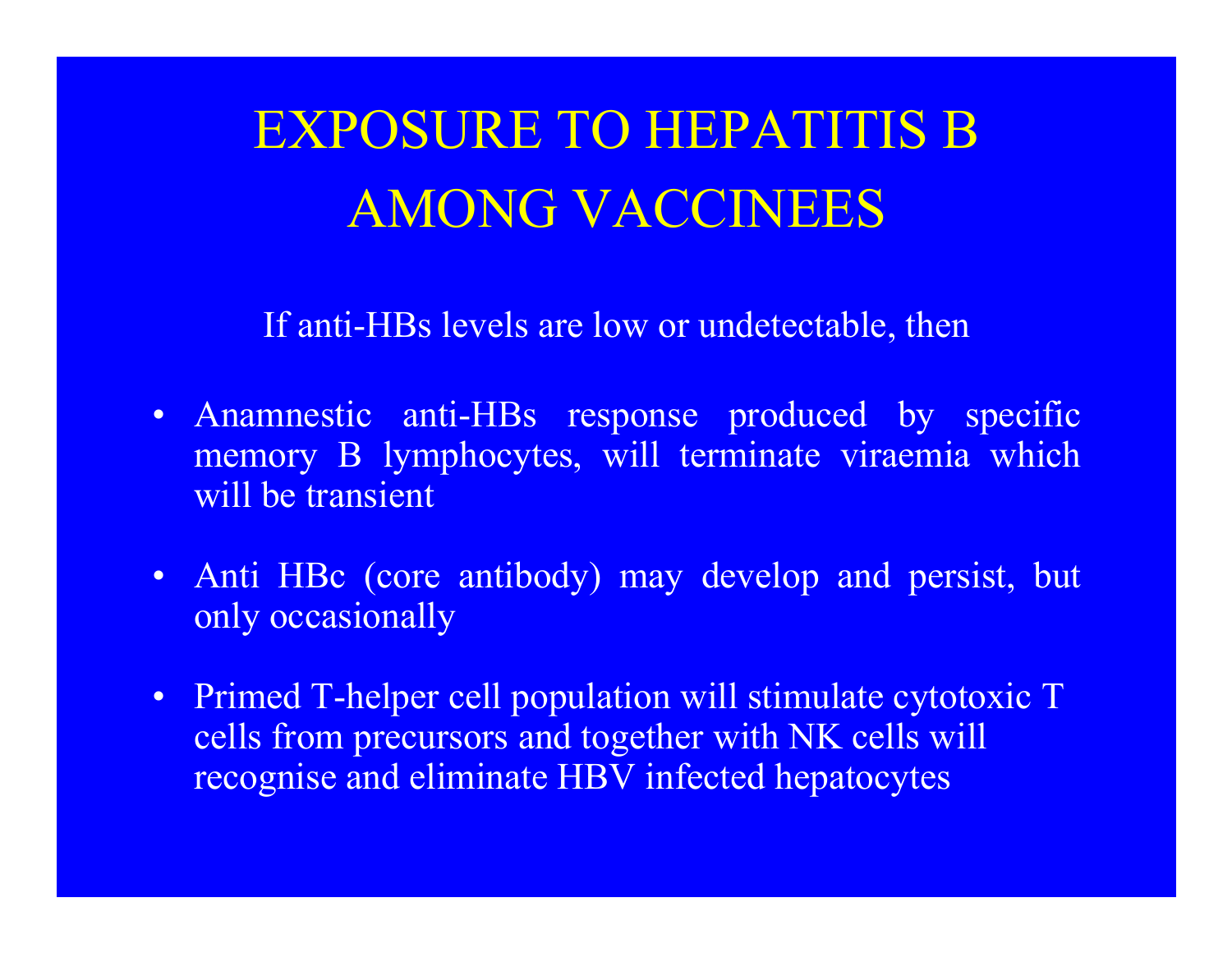### DETECTION OF IMMUNE MEMORY: FOLLOW UP STUDIES AMONG HOSPITAL EMPLOYEES IN THE NETHERLANDS

| N <sub>o</sub> | Follow up        | Anti-HBs<br>$< 10$ mIU/ml | <b>B</b> cell memory by spot ELISA<br>or anamnestic response after<br>boosting |
|----------------|------------------|---------------------------|--------------------------------------------------------------------------------|
| 456            | $15 \text{ yrs}$ | $124(30\%)$               | $124(100\%)$                                                                   |

*Boland G.J. Et al. Hepatology 1995; 22:325*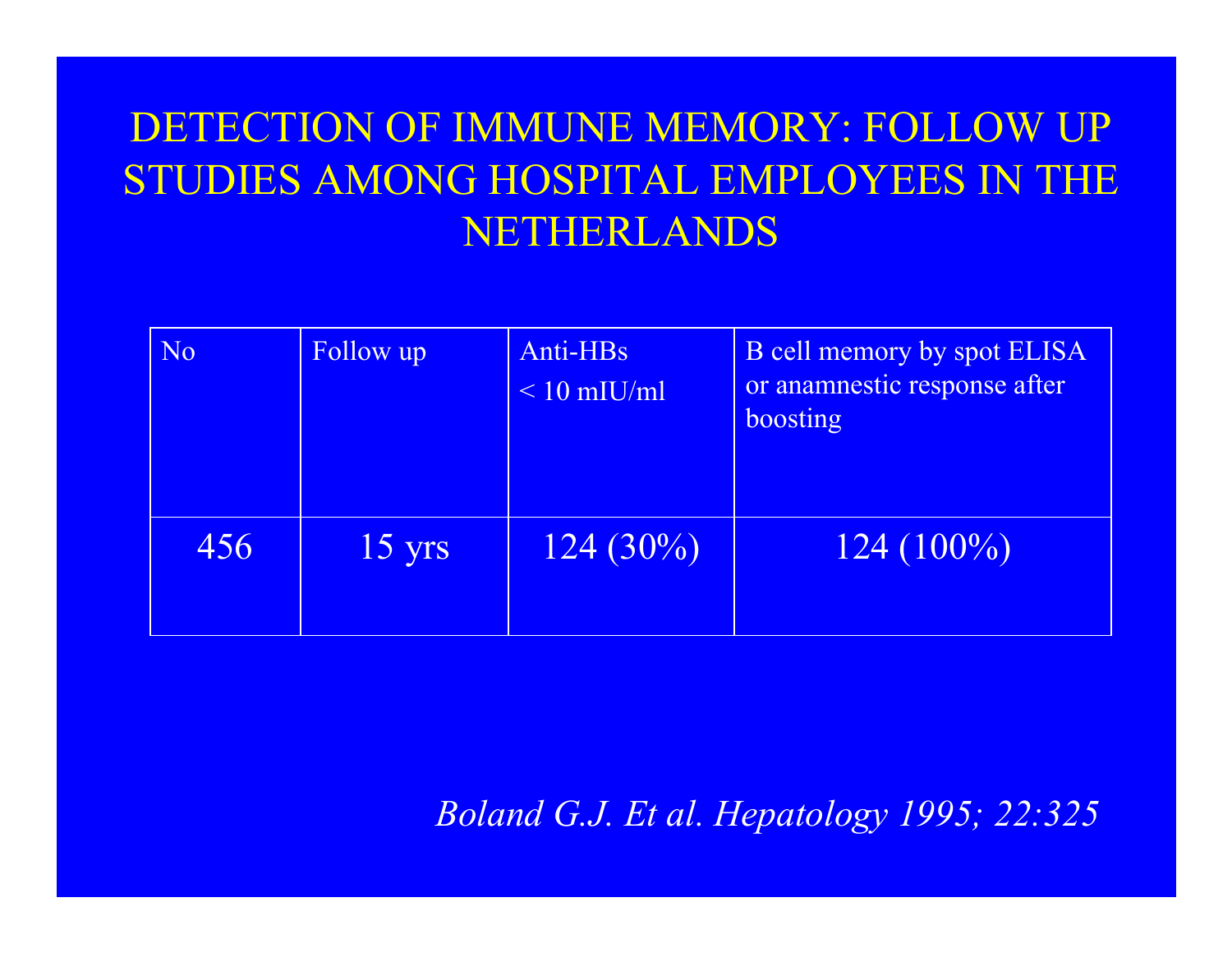### T CELL LYMPHOCYTE PROLIFERATION TO RECOMBINANT HBsAg

| Group          | $\overline{n}$ | <b>Anti-HBs Titer</b><br>(IU/L) | <b>Net Count</b><br>(mean) | T cell<br>proliferation<br>positive | ConA<br>stimulation<br>$(mean + SD)$ | Tetanus+<br>diphtheria<br>$(mean+SD)$ |
|----------------|----------------|---------------------------------|----------------------------|-------------------------------------|--------------------------------------|---------------------------------------|
|                | 9              | <b>Unvaccinated</b>             | 252                        | $0/9(0\%)$                          | $6,100+29,058$                       | $19,075 \pm 13,688$                   |
| $\overline{2}$ | 12             | $\leq 10$                       | 2,810                      | 7/12(58%)                           | $55,203+25,071$                      | $10,651 + 7,533$                      |
| $\overline{3}$ | 6              | $11 - 100$                      | 4,718                      | $6/6$ (100%)                        | $35,273+33,140$                      | $19,448+16,171$                       |
| $\overline{4}$ | 13             | $>100$                          | 12,167                     | $13/13(100\%)$                      | 40,668+20,695                        | $21,266+17,025$                       |

*Wang RX, Boland GJ, van Hattum J, de Gast GC, World J Gasteroenterol, 2004*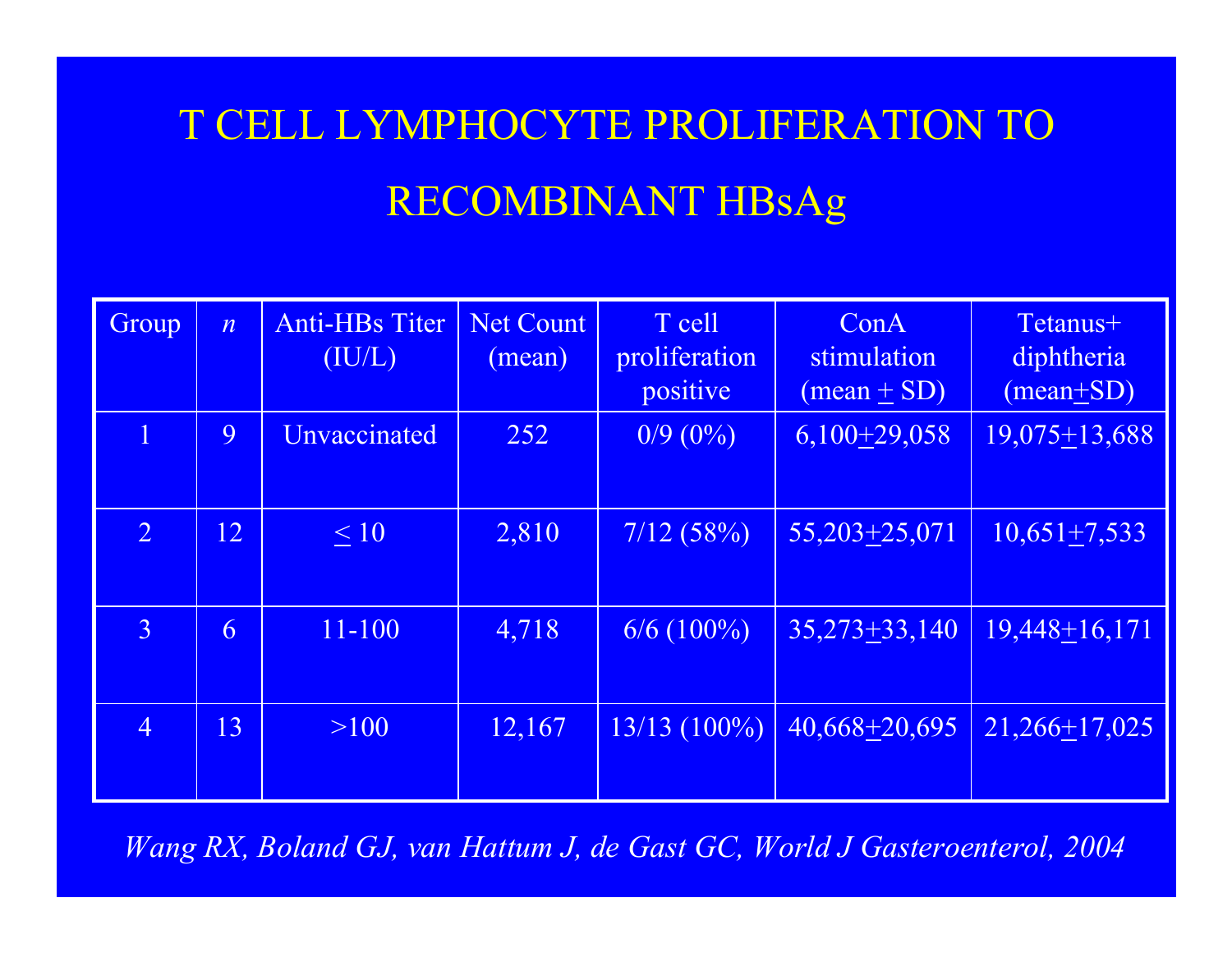### **CELL MEDIATED AND HUMORAL IMMUNE RESPONSES TO HB VACCINATION IN 118 INFANTS DELIVERED OF MOTHERS WITHHBeAg I N TAIWAN 10 YEARS P OST-VACCINATION**

| Marker                               | Pre-booster    | Post-booster (10 years) |
|--------------------------------------|----------------|-------------------------|
| <b>HBsAg</b>                         | $\overline{0}$ |                         |
| Anti $HBs < 10$ mIU/ml               | 39/118 (33%)   | $34/34(100\%)$          |
| T-cell LPR to HBsAg                  | 30/64(47%)     | 30/52(58%)              |
| IL-2 (T-cell stimulation by<br>HBSAg | 48/59(89%)     | $18/20(90\%)$           |
| IL-5 (T-cell stimulation by<br>HBsAg | $47/47(100\%)$ | $10/10(100\%)$          |

*Huang L-Min et al. Hepatology, 1999; 29: 954-959*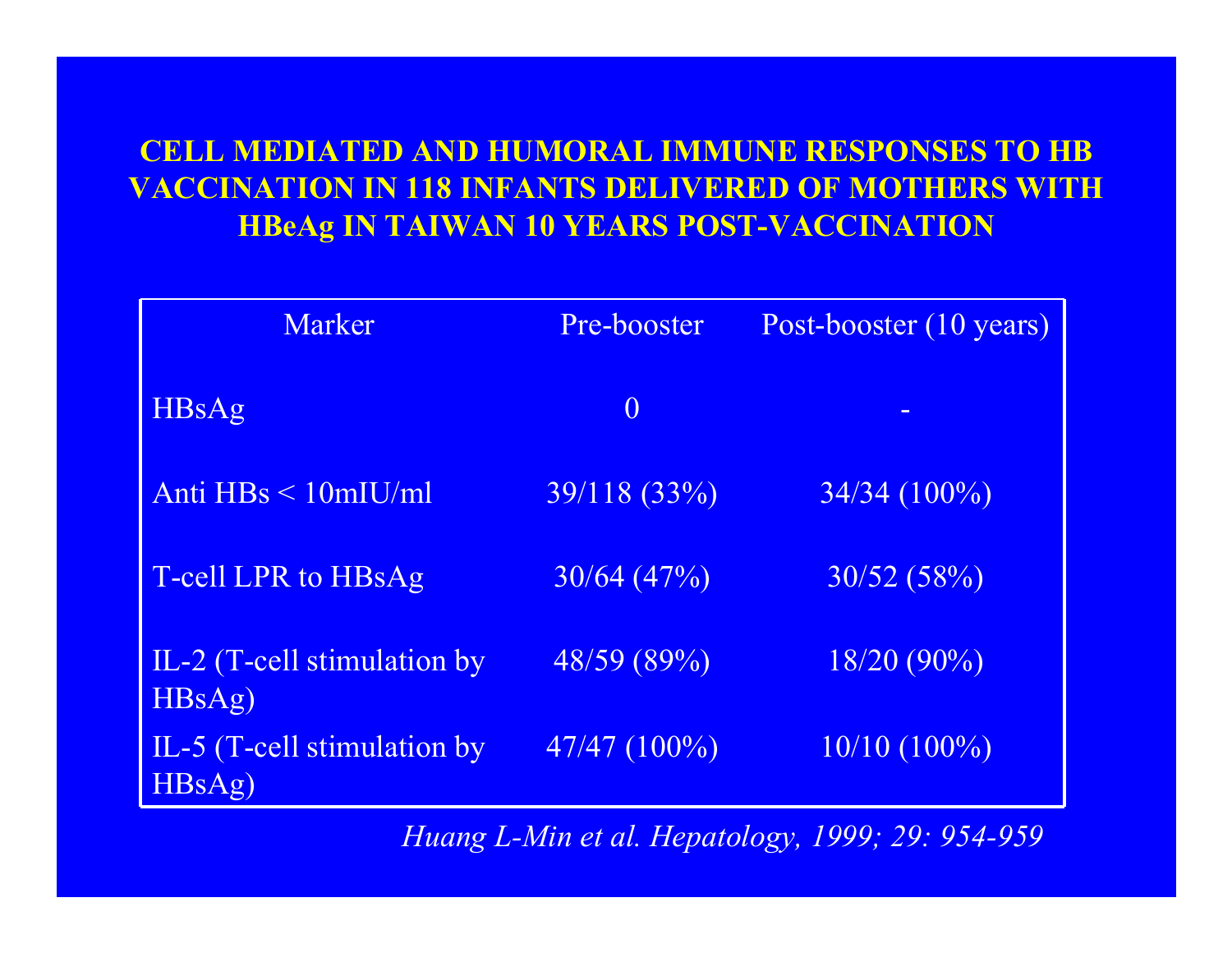### FOLLOW UP STUDIES FOLLOWING HEPATITIS B VACCINATION IN NON-ENDEMIC COUNTRIES

| Countries                       | No of subjects | Time since<br>vaccination | $>10$ mIU/ml<br>(%) | Anti-HBc       | <b>HBsAg</b>   | Clinical       |
|---------------------------------|----------------|---------------------------|---------------------|----------------|----------------|----------------|
| <b>USA</b> (carrier<br>mothers) | 70             | $4-9$                     | 83                  | $\overline{3}$ | $\overline{0}$ | N/A            |
| Belgian adults                  | 40             | 8                         | 93                  | $\overline{0}$ | $\overline{0}$ | $\overline{0}$ |
| NZ children                     | 125            | 9                         | 95                  | 11             | $\overline{0}$ | N/A            |
| Italian infants                 | 587            | $\overline{5}$            | 33-91               | $0 - 2$        | N/A            | $\overline{0}$ |
| <b>US HCW</b>                   | 985            | 6                         | 85                  | N/A            | N/A            | N/A            |
| Spanish<br>children             | 462            | 6.5                       | 85                  | 9              | $\overline{0}$ | $\theta$       |
| <b>TOTAL</b>                    | 2,269          | $4 - 9$                   | 33-95               | 24             | $\overline{0}$ | $\theta$       |

*Banatvala JE & Van Damme P, 2003*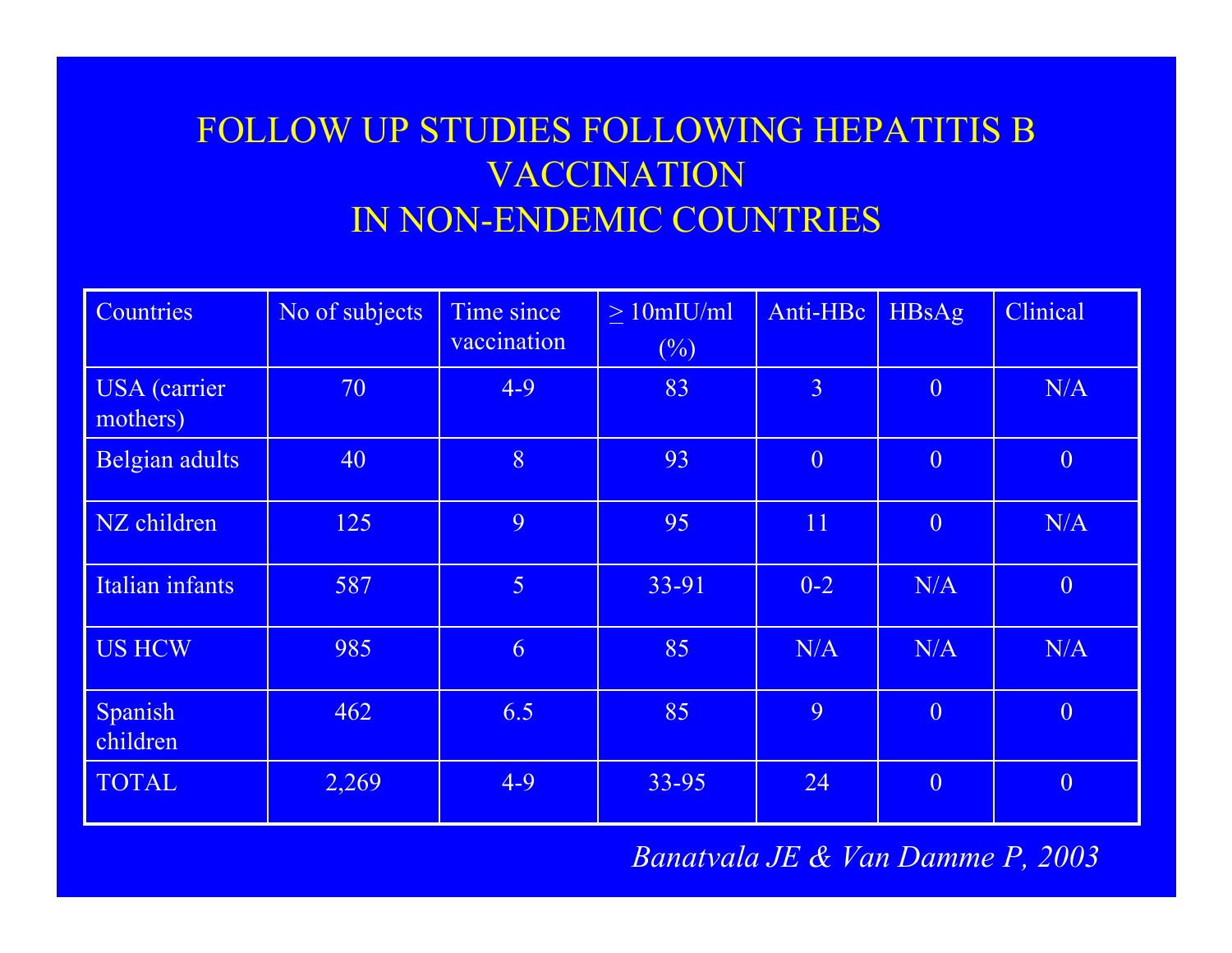#### FOLLOW UP STUDIES FOLLOWING HEPATITIS B VACCINATION ENDEMIC COUNT RIES

| <b>Countries</b>                | No of<br><b>Subjects</b> | Time since<br>vaccination    | $\frac{9}{6}$ > 10mlU/ml | Anti HBc                                   | <b>HBsAg</b>                     | Clinical             | Comments                                         |
|---------------------------------|--------------------------|------------------------------|--------------------------|--------------------------------------------|----------------------------------|----------------------|--------------------------------------------------|
| Alaska (adults and<br>children) | 1017-1497                | $\sqrt{7}$                   | 74                       | 8                                          | $\overline{\ }$ 0                | $\overline{0}$       | 3 of 8 initial<br>response $\geq$<br>$10m$ IU/ml |
| Hong Kong<br>(children)         | 63-101<br>63-101         | $\overline{5}$<br>$\sqrt{5}$ | 87<br>84                 | $\overline{0}$<br>$\overline{\phantom{0}}$ | $\overline{0}$<br>$\overline{0}$ | $\overline{0}$<br> 0 |                                                  |
| India (adults)                  | 34                       | $8 - 10$                     | 84                       | $\overline{0}$                             | $\overline{\ }$ 0                | $\overline{0}$       |                                                  |

| Senegal (infants) | 92     | $9 - 12$       | 88     | 18          | $\overline{2}$ | N/A | No difference in<br>HBsAg between<br>boosted & non-<br>boosted. Increase<br>antiHBc with time                                      |
|-------------------|--------|----------------|--------|-------------|----------------|-----|------------------------------------------------------------------------------------------------------------------------------------|
| Taiwan (neonates) | 1357   | $\overline{7}$ | 77     | $25(1.9\%)$ | $9(0.6\%)$     | N/A |                                                                                                                                    |
| New Caledonia     | 527    | 10             | 84     | $49(8.3\%)$ | $8(1.3\%)$     | N/A |                                                                                                                                    |
| Gambia            | $-990$ | $\sim 14$      | 63-100 | 25%         | 10             | N/A | Different schedules<br>include $I/D$ , $I/D+IM$<br>& IM only 7 of 10<br>HBsAg positive<br>were $\leq 10$ mIU/l post<br>vaccination |

*Harpaz et al. 2001, Shih, Hsiang-Hung et al. 1999, Belioz-Arthaud et al. 2003, Whittle et al. 2002, Banatvala J & Van Damme P, 2003.*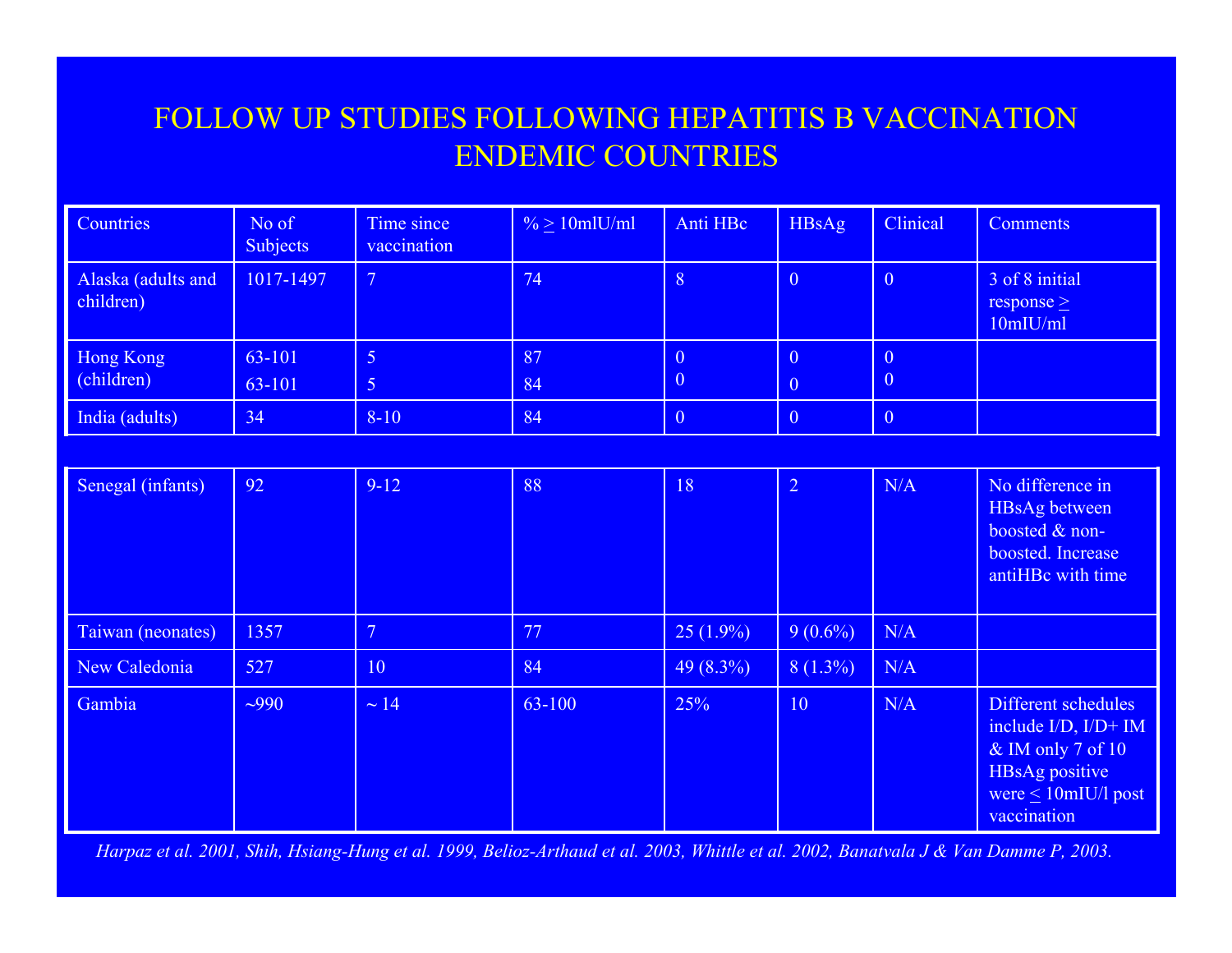## SIGNIFICANCE OF CORE ANTIBODIES TO HEPATITIS B (ANTI-HBc)

- In the absence of HBsAg, anti-HBc, is a marker of past infection often transient to HBV
- But could the apparently transient infection of hepatocytes result in long-term chronic liver disease?
- Could reactivation of HBV infection occur in immunocompromised patients (e.g. HIV)?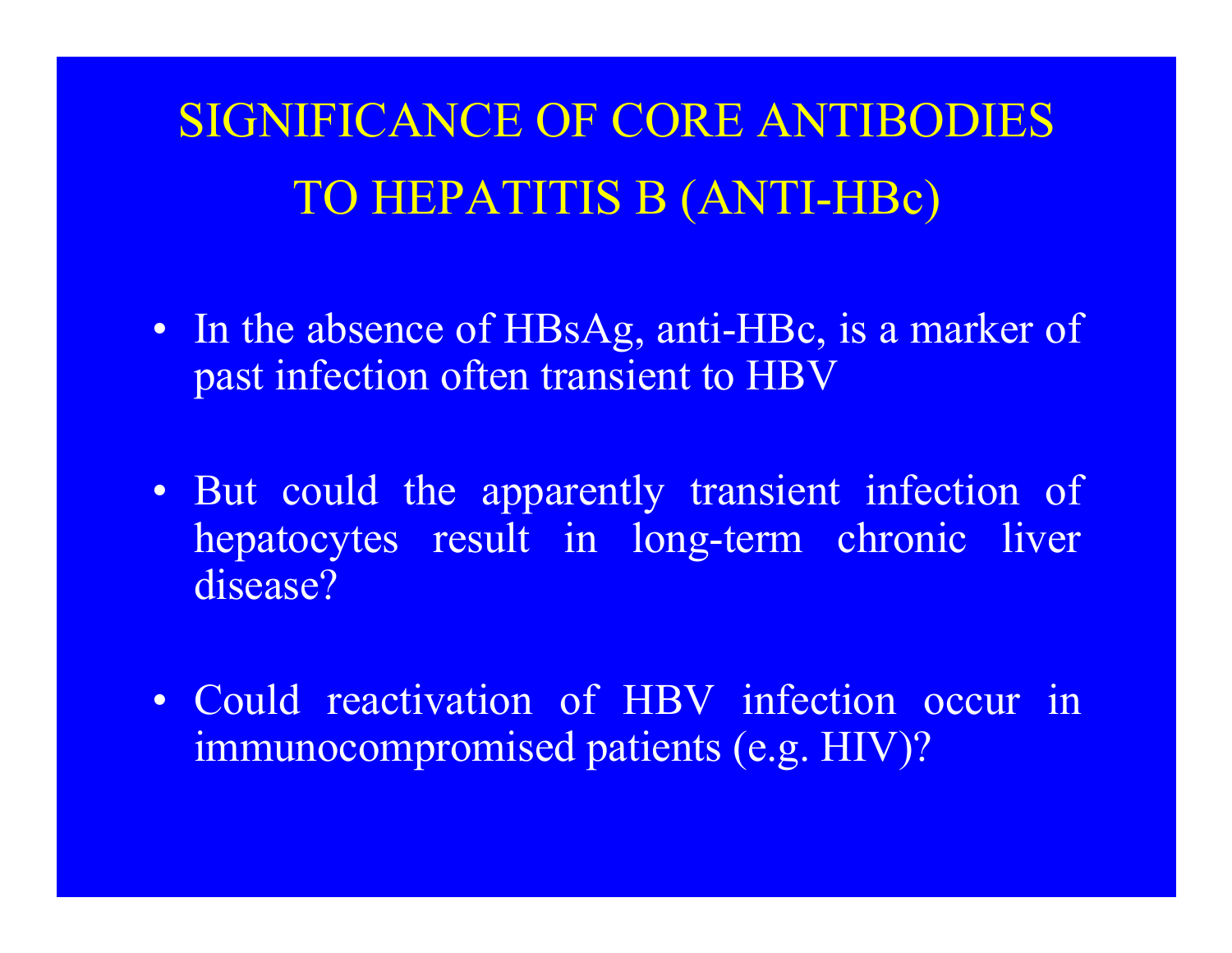### CAVEATS FOR INTERPRETING HEPATITIS B VACCINATION STUDIES FROM DEVELOPING **COUNTRIES**

- $\bullet$ Maternal hepatitis B status for infant immunisation
- •Dose and route of vaccination
- •Immediate post-vaccination response usually not documented
- $\bullet$ Other infections, particularly HIV
- $\bullet$ Nutritional status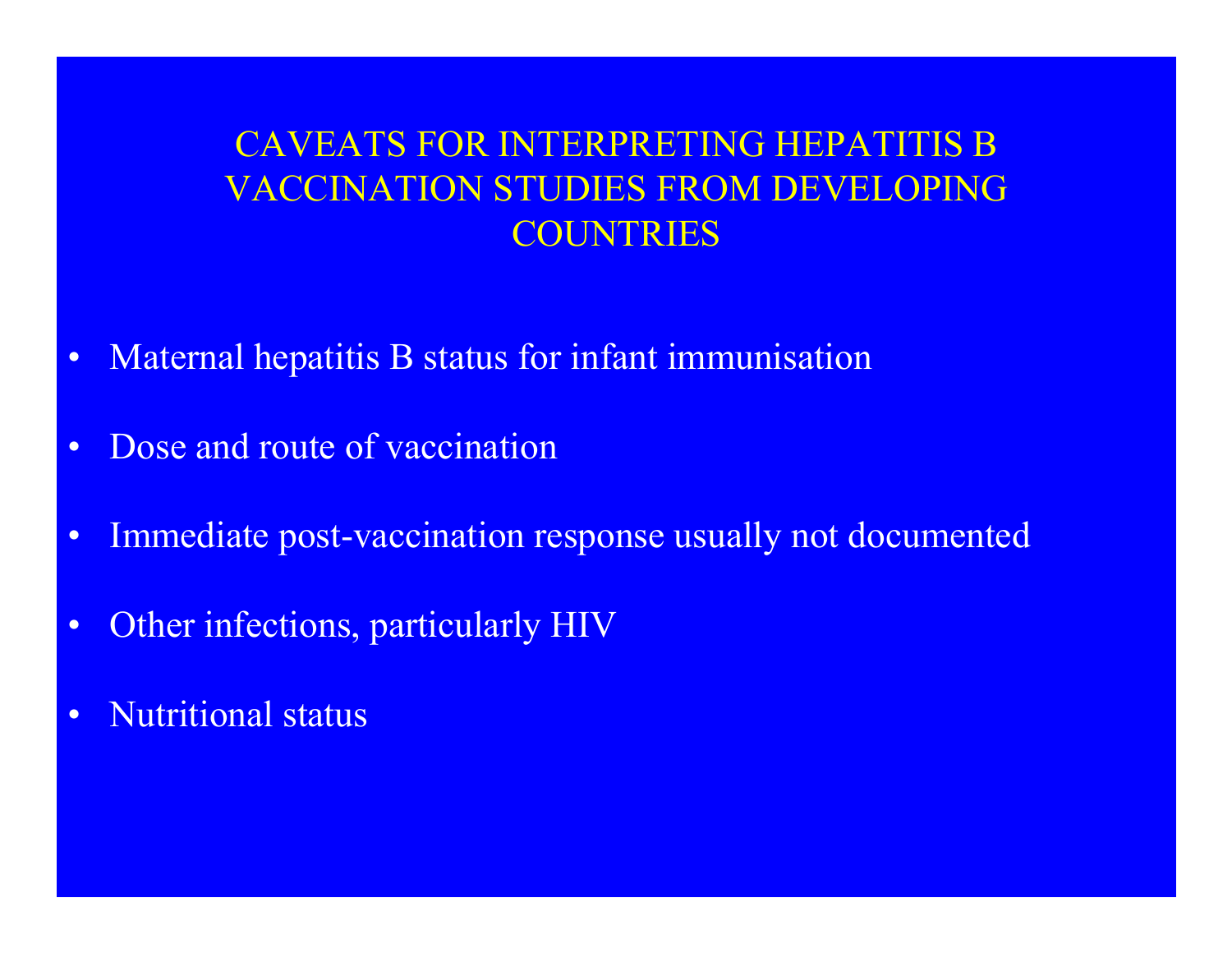### FURTHER STUDIES

- $\bullet$ Long term follow-up studies to assess protection (including immunological memory) in adolescents and even later, following vaccination in infancy
- $\bullet$ Above studies should include burden of disease from breakthrough infections
- •Long term assessment, as above, for two-dose schedules (CDC recommends this for adolescents)
- $\bullet$ DNA vaccines
- •Role of escape mutants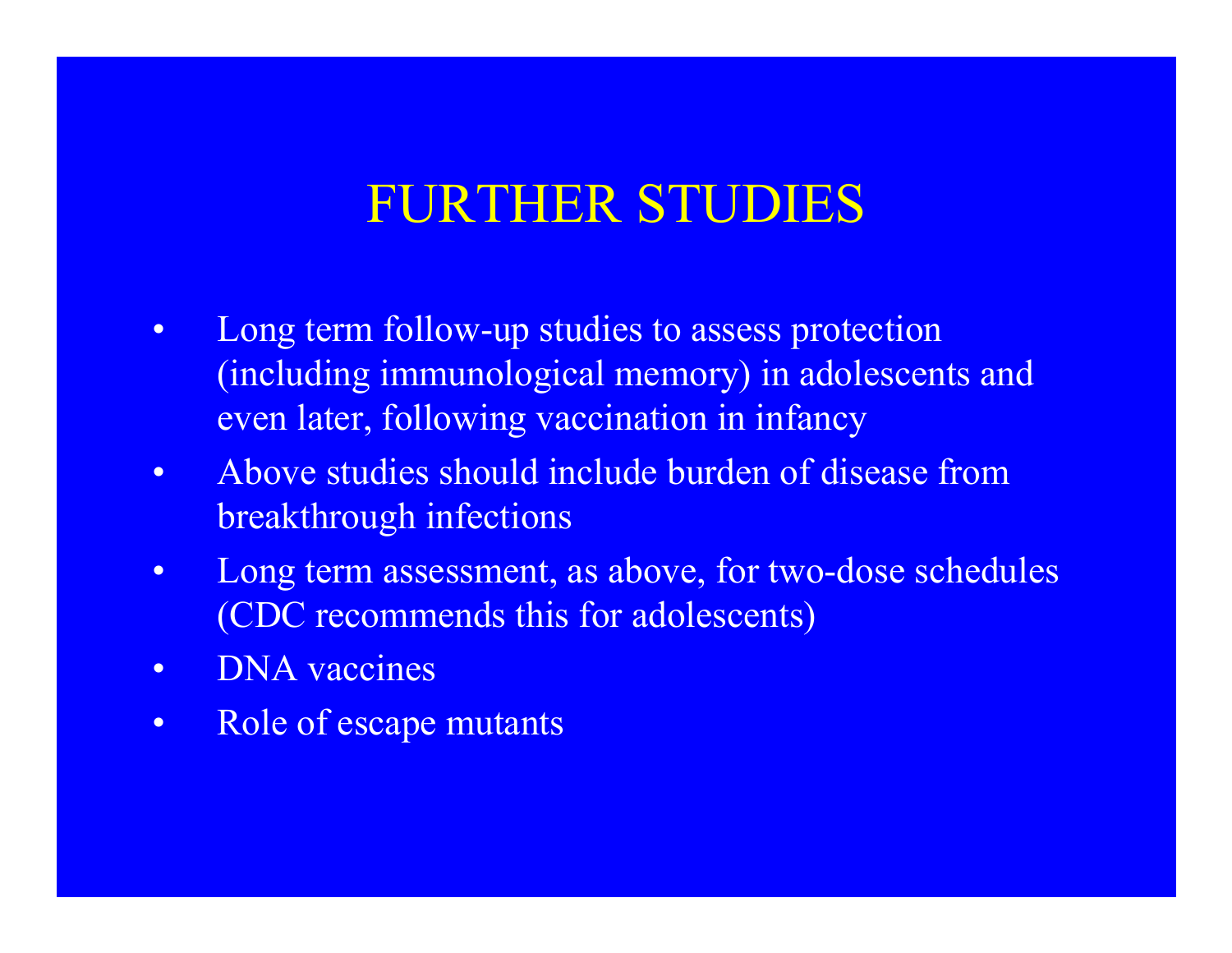## TO BOOST OR NOT TO BOOST

Further studies in HBV endemic countries will determine whether susceptibility to persistant carriage of HBV increases with time

*"In developing countries the benefit of a small increase in the long-term protection against viral replication must be compared with the cost and difficulties of a booster dose at school age"*

*Coursaget P, 1974*